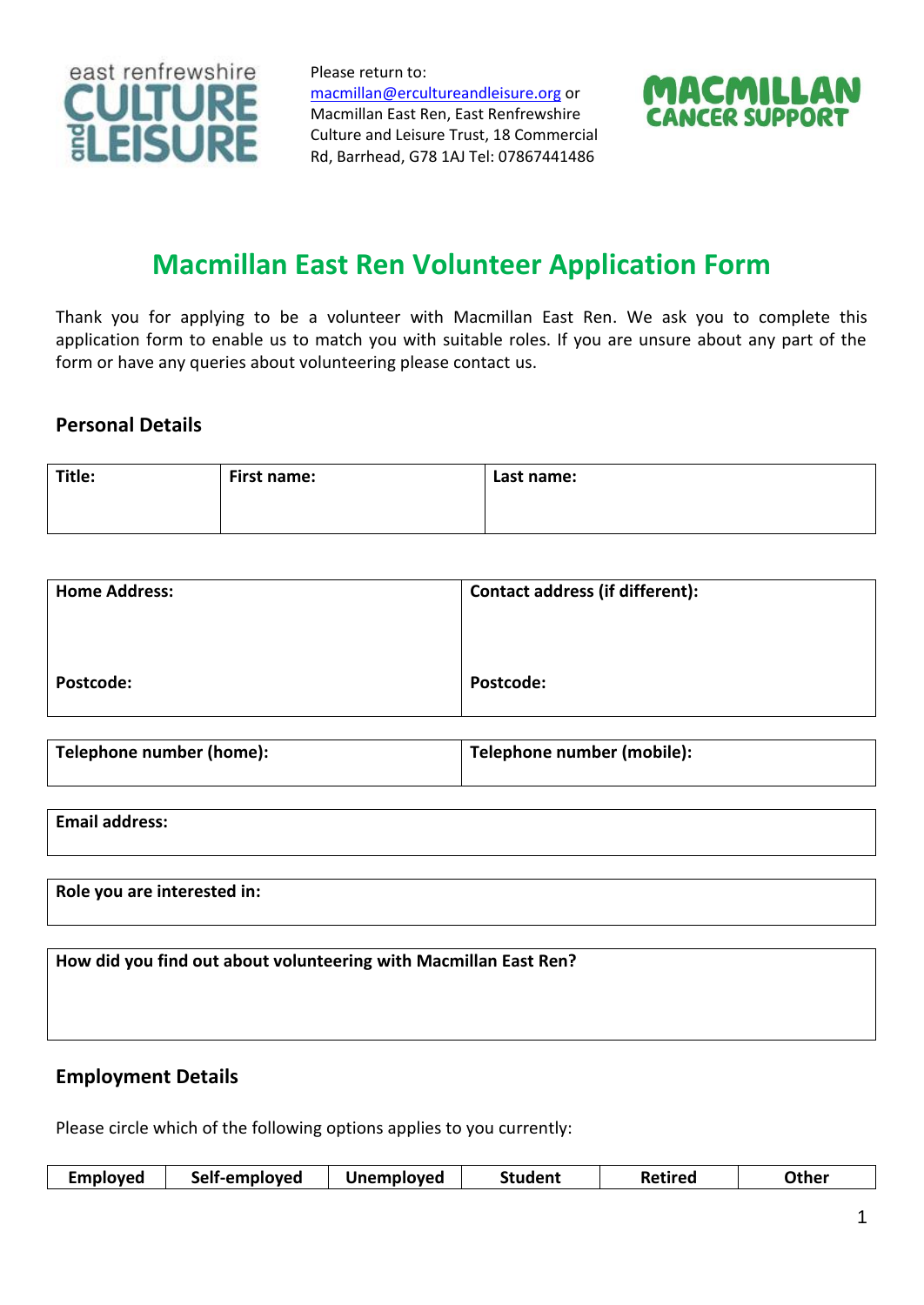# **Skills and Experience**

Tell us about any volunteering or employment experience you consider to be relevant to your application, starting with the most recent. Please continue on a separate sheet if necessary.

| <b>Dates</b> | <b>Relevant information</b> |
|--------------|-----------------------------|
|              |                             |
|              |                             |
|              |                             |
|              |                             |
|              |                             |
|              |                             |
|              |                             |
|              |                             |
|              |                             |
|              |                             |
|              |                             |
|              |                             |
|              |                             |

Tell us about any relevant qualifications, training, skills and/or personal qualities you consider to be relevant to your application. If necessary, please continue on a separate sheet.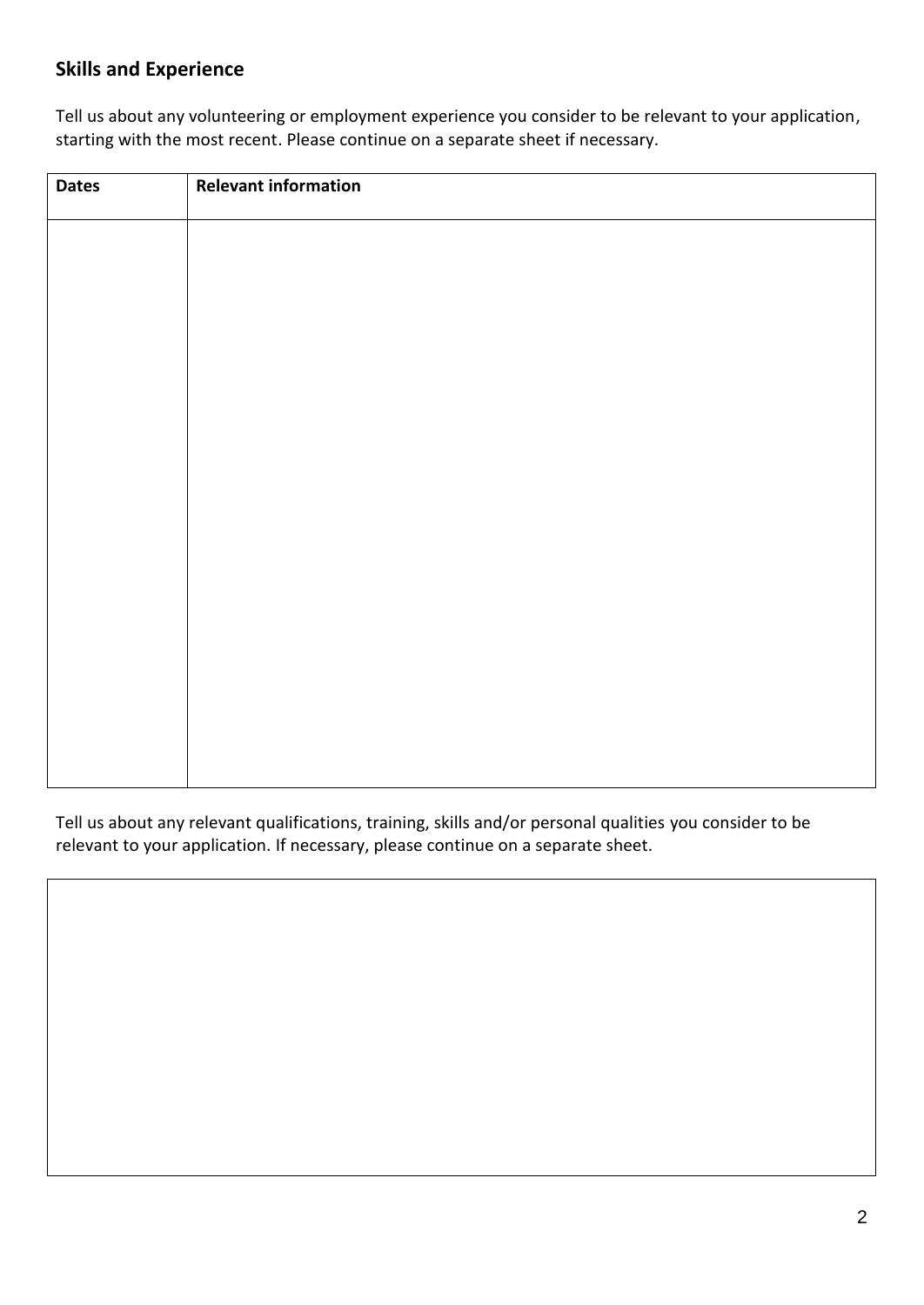# **Who can we contact as referees?**

We require written references for all applicants for volunteer opportunities. Please note that for some volunteering roles, Disclosure Scotland forms will also need to be completed. Please give the names and contact details of two suitable referees who can testify to your reliability and trustworthiness. They must not be related to you.

| Name:                            | Name:                            |
|----------------------------------|----------------------------------|
| <b>Address:</b>                  | <b>Address:</b>                  |
| Postcode:                        | Postcode:                        |
| <b>Daytime Telephone Number:</b> | <b>Daytime Telephone Number:</b> |
| <b>Email address:</b>            | <b>Email address:</b>            |
| How do you know this person?     | How do you know this person?     |

# **Equal opportunities**

We welcome volunteer applicants with a range of abilities for the skills they bring. We aim to create a positive environment that enables all volunteers to realise their full potential. We can consider any appropriate adjustments to the volunteer environment and better support you in your role, please give details of any disabilities or health issues (e.g. wheelchair user)

# **Criminal Convictions**

Under the Rehabilitation of Offenders Act 1974, do you have any unspent convictions? Please circle below.

**Yes** No

If you have circled yes, please summarise details below. Having a conviction will not necessarily stop you from volunteering, but will need to be taken into consideration when assessing your suitability for the particular role.